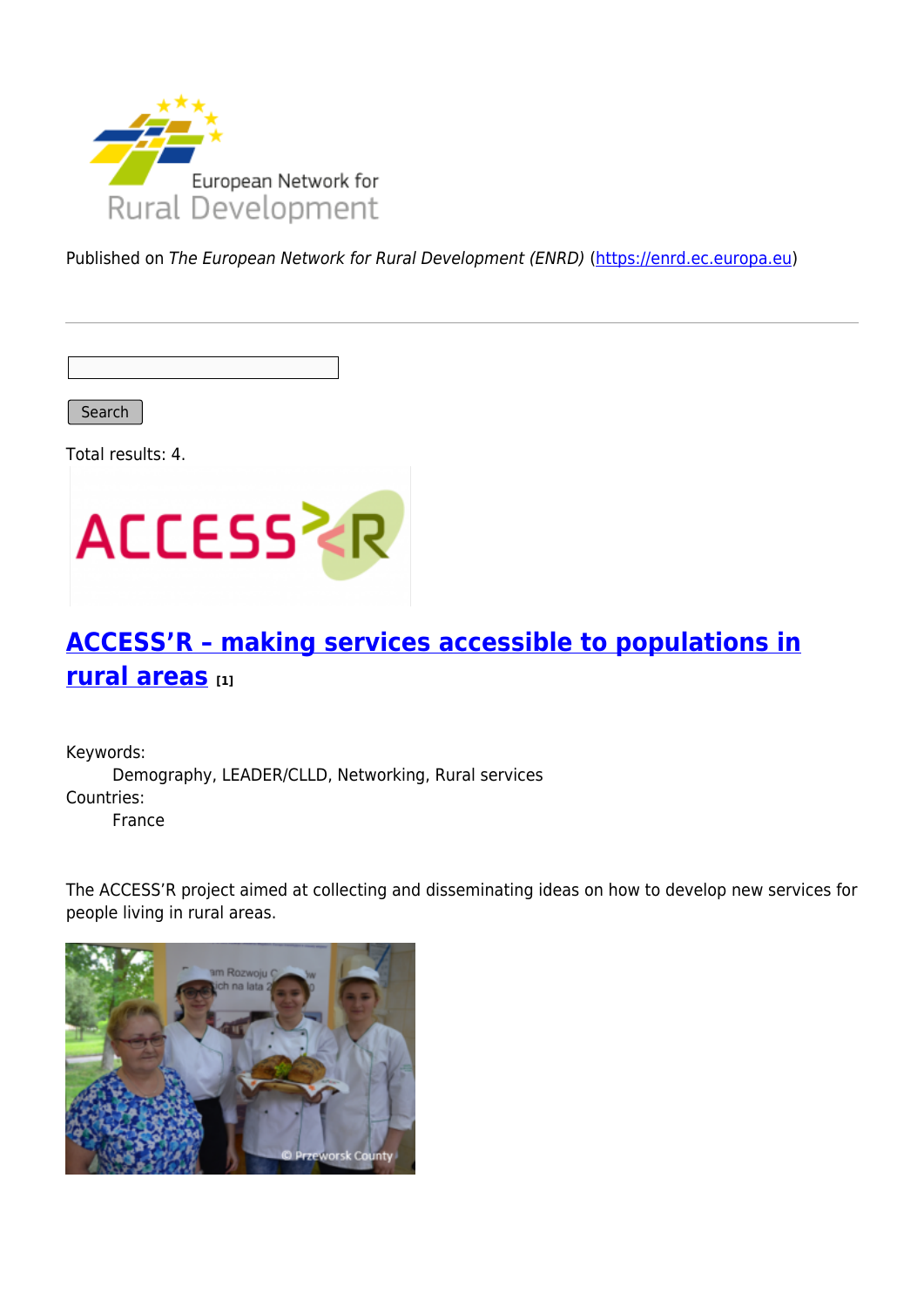## **[In the footsteps of the old flavours of Przeworsk county](https://enrd.ec.europa.eu/projects-practice/footsteps-old-flavours-przeworsk-county_en) [2]**

Keywords:

Culture, Demography, Food & Drink, Local food, Market development, Product quality, Women, Youth

Countries:

Poland

A project that aimed to mobilise society, build inter-generational cooperation and promote the region's culinary tradition as means to preserve its cultural heritage.



## **[Exploring low carbon emission solutions in agriculture](https://enrd.ec.europa.eu/projects-practice/exploring-low-carbon-emission-solutions-agriculture_en) [3]**

Keywords:

Agriculture, Animal husbandry, Climate change adaptation, Cooperation, GHG & ammonia emissions

Countries:

Poland

Bringing together public authorities, research institutes and farmers to explore low carbon emission production models in agriculture.